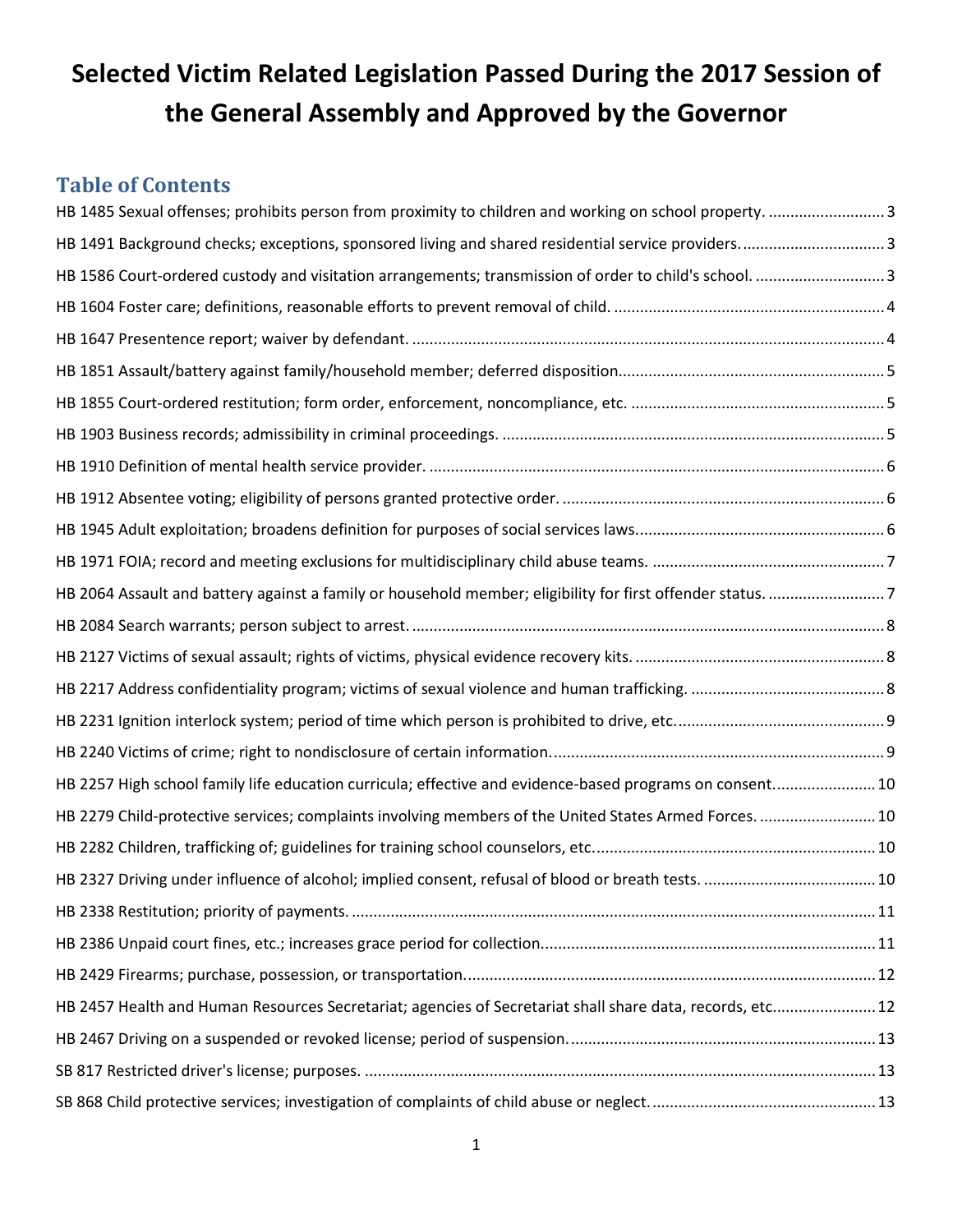| SB 1330 Critical incident stress management team; peer support team privileged communications.  15             |  |
|----------------------------------------------------------------------------------------------------------------|--|
|                                                                                                                |  |
| SB 1501 Physical evidence recovery kit; victim's right to notification of scientific analysis information.  16 |  |
|                                                                                                                |  |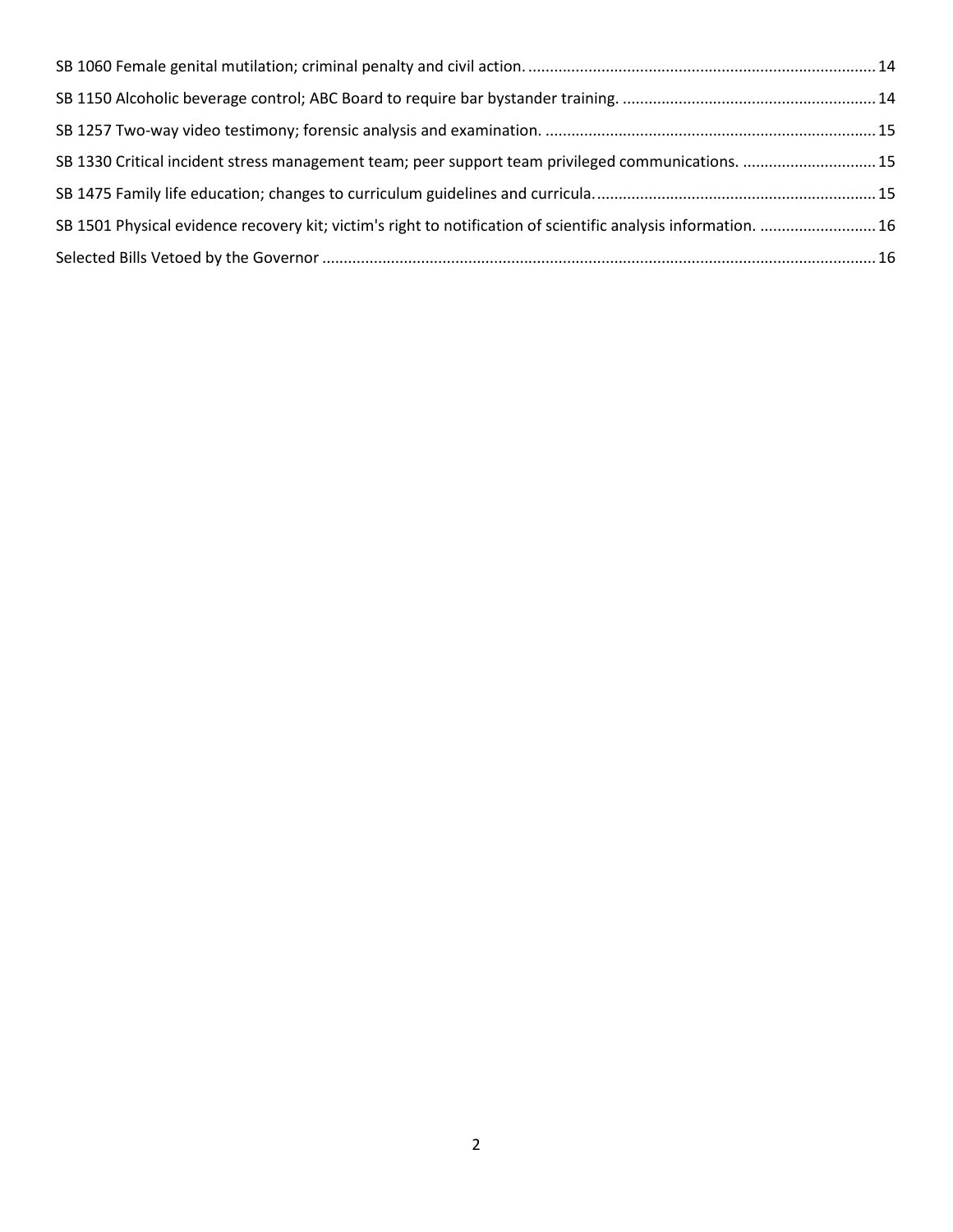## <span id="page-2-0"></span>**HB 1485 Sexual offenses; prohibits person from proximity to children and working on school property.**

Chief patron: Bell, Richard P.

An Act to amend and reenact §§ 18.2-370.2, 18.2-370.3, and 18.2-370.4 of the Code of Virginia, relating to sex offenses prohibiting proximity to children; penalty.

Summary as passed:

Includes in the list of certain sex offenses that prohibit a person convicted of such offenses from being or residing in proximity to schools and certain other property where children congregate or from working on school property any offense similar to such offenses under the laws of any foreign country or political subdivision thereof or the United States or any political subdivision thereof. The prohibition regarding residing in proximity to a school that is predicated upon an offense similar to any offense under the laws of any foreign country or any political subdivision thereof, or the United States or any political subdivision thereof, only applies to residences established on and after July 1, 2017.

## <span id="page-2-1"></span>**HB 1491 Background checks; exceptions, sponsored living and shared residential service providers.**

### Chief patron: Hope

An Act to amend and reenact §§ 37.2-416 and 37.2-506 of the Code of Virginia, relating to background checks; exceptions; sponsored living and shared residential service providers.

Summary as passed House:

Allows a provider licensed by the Department of Behavioral Health and Developmental Services or a community services board to approve as a sponsored residential service provider or to permit to enter into a shared living arrangement persons who have been convicted of not more than one misdemeanor offense under § 18.2-57 or 18.2-57.2 if 10 years have elapsed following the conviction, unless the person committed the offense while employed in a direct care position. The bill also allows a provider or community services board to approve a person as a sponsored residential service provider if any adult living in the home of an applicant or any person employed by the applicant to provide services in the home in which sponsored residential services are provided has been convicted of not more than one misdemeanor offense under § 18.2-57 or 18.2-57.2 if 10 years have elapsed following the conviction, unless the person committed the offense while employed in a direct care position.

## <span id="page-2-2"></span>**HB 1586 Court-ordered custody and visitation arrangements; transmission of order to child's school.**

Chief patron: Campbell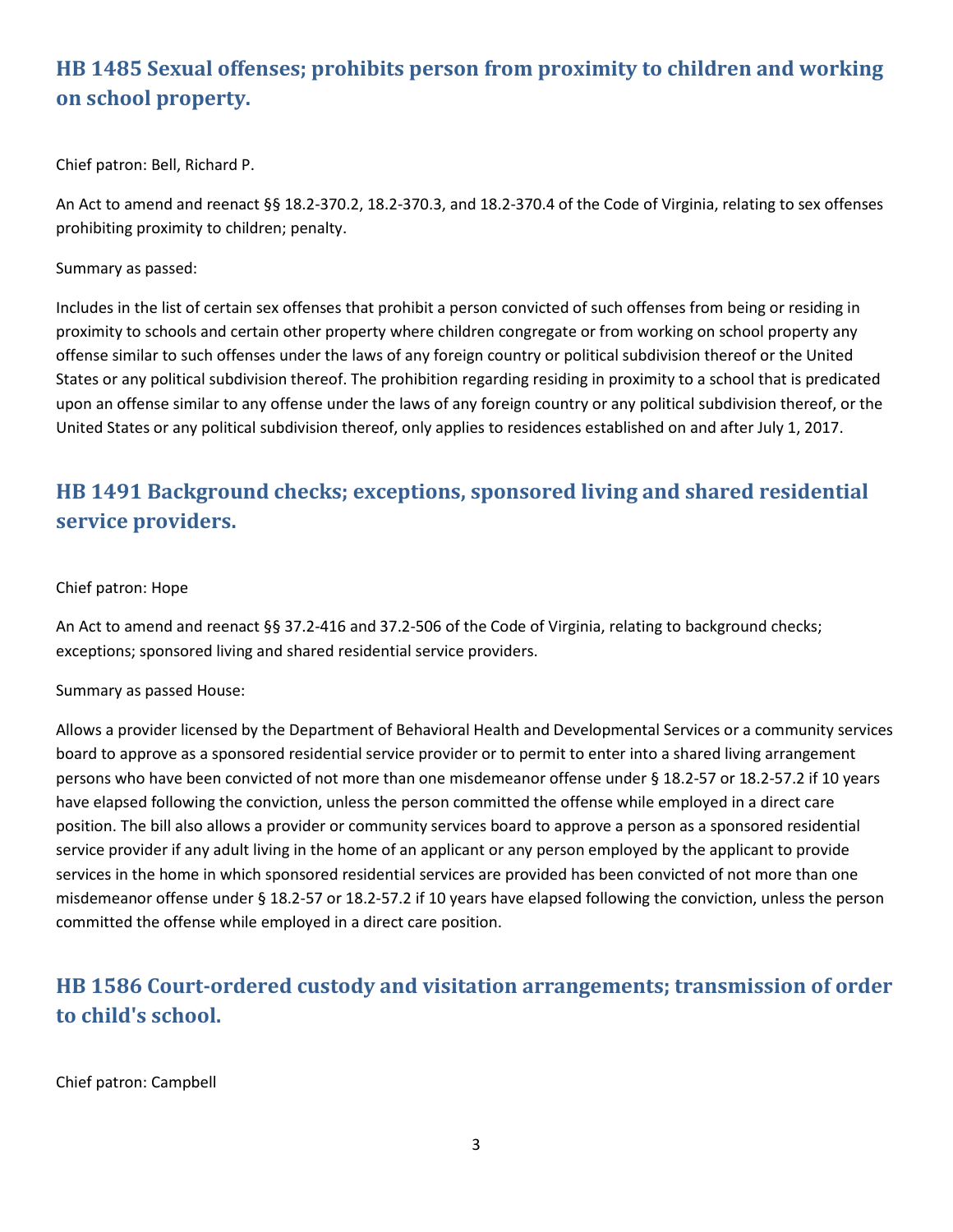An Act to amend and reenact §§ 16.1-278.15 and 20-124.2 of the Code of Virginia, relating to court-ordered custody and visitation arrangements; transmission of order to child's school.

Summary as passed:

Provides that, in any custody or visitation case in which an order prohibiting a party from picking a child up from school is entered, the court shall order a party to provide a copy of such order to the child's school within three business days of the receipt of the order. The bill requires that, where a custody determination affects a child's school enrollment, the court order a party to provide a copy of the custody order to the child's new school within three business days of the child's enrollment. The bill further provides that if the court determines that a party is unable to deliver the order to the school, such party shall provide the court with the name of the principal and address of the school, and the court shall cause the order to be mailed to such principal.

### <span id="page-3-0"></span>**HB 1604 Foster care; definitions, reasonable efforts to prevent removal of child.**

Chief patron: Bell, Richard P.

An Act to amend and reenact §§ 16.1-251, 16.1-252, 16.1-278.2, 16.1-278.4, and 16.1-282.1 of the Code of Virginia and to amend the Code of Virginia by adding a section numbered 63.2-910.2, relating to foster care; reasonable efforts to prevent removal of child.

Summary as passed House:

Allows a local board of social services to take a child into immediate custody pursuant to an emergency removal order in cases in which the child is alleged to have been abused or neglected and allows a court to issue certain orders in such cases, without requiring that reasonable efforts be made to prevent removal of the child from his home if (i) the parental residual rights of the child's parent over a sibling were involuntarily terminated; (ii) the parent was convicted of murder or voluntary manslaughter, or a felony attempt, conspiracy, or solicitation to commit any such offense, if the victim was a child of or resided with the parent or was the other parent of the child; (iii) the parent was convicted of felony assault resulting in serious bodily injury or felony bodily wounding resulting in serious bodily injury or felony sexual assault, if the victim was a child of or resided with the parent; or (iv) on the basis of clear and convincing evidence, the parent has subjected any child to aggravated circumstances or abandoned a child under circumstances that would justify the termination of residual parental rights. The bill provides that, in each permanency planning hearing and in any hearing regarding the transition of the child from foster care to independent living, the court shall consult with the child, unless the court finds that such consultation is not in the best interests of the child. The bill makes other changes related to foster care to comply with federal requirements.

### <span id="page-3-1"></span>**HB 1647 Presentence report; waiver by defendant.**

Chief patron: Loupassi

An Act to amend and reenact § 19.2-299 of the Code of Virginia, relating to presentence report; waiver by defendant.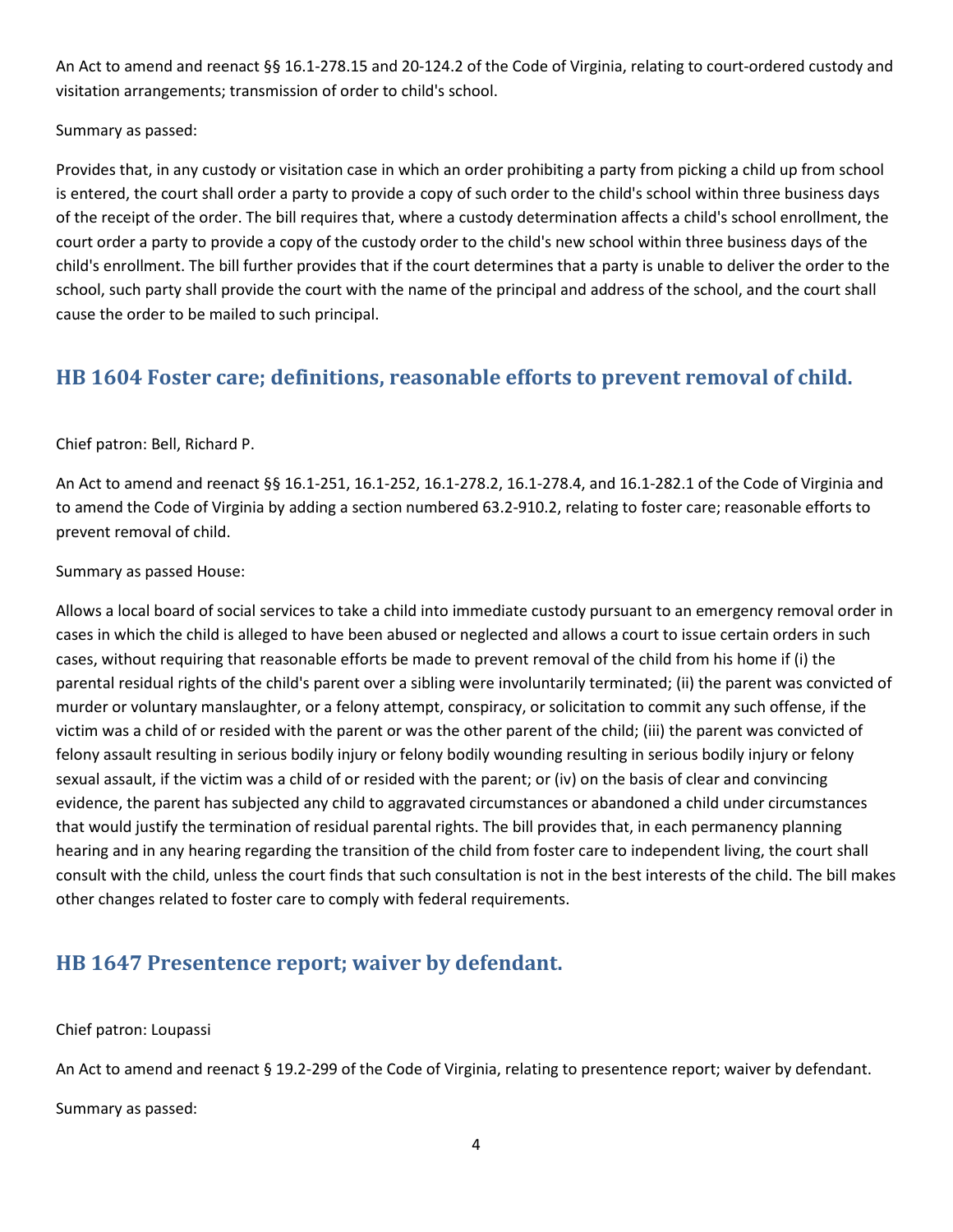Expands from guilty to guilty or nolo contendere the pleas for which a court is required to direct a probation officer to create a presentence report upon conviction for certain felonies. The bill provides that upon a conviction or plea agreement for such felonies, the defendant and the attorney for the Commonwealth may waive the presentence report.

## <span id="page-4-0"></span>**HB 1851 Assault/battery against family/household member; deferred disposition.**

### Chief patron: Gilbert

An Act to amend and reenact § 18.2-57.3 of the Code of Virginia, relating to assault and battery against a family or household member; deferred disposition; waiver of appeal.

### Summary as passed:

Provides that a person charged with a first offense of assault against a family or household member who consents to probation and a deferred disposition of the charge has no right of appeal if he is subsequently found guilty of the original charge for a violation of the terms of his probation. The bill provides that a person may file a motion to withdraw his consent within 10 days of entry of the order deferring proceedings and the court shall schedule a hearing within 30 days of receipt of the motion. The bill provides further that if the person appears at the hearing and requests to withdraw his consent, the court shall grant the request, enter a final order adjudicating guilt, and sentence the person accordingly. If the person fails to appear at the hearing, the court shall deny the motion.

### <span id="page-4-1"></span>**HB 1855 Court-ordered restitution; form order, enforcement, noncompliance, etc.**

Chief patron: Bell, Robert B.

An Act to amend and reenact §§ 19.2-305.1, 19.2-305.2, 19.2-349, and 19.2-368.15 of the Code of Virginia, relating to restitution; enforcement, noncompliance, etc.

Summary as enacted with Governor's Recommendations:

Makes numerous changes related to the repayment of court-ordered restitution, including: (i) requiring the court to enter the amount of restitution, the date by which all restitution is to be paid, and the terms and conditions of repayment on a form prescribed by the Office of the Executive Secretary of the Supreme Court; (ii) providing that docketing an order of restitution as a civil judgment does not prohibit the court from enforcing such order by any other available means; and (iii) requiring the clerk of every circuit and district court to submit quarterly reports to the attorney for the Commonwealth and any probation agency serving the locality listing (a) all defendants with outstanding balances of court-ordered restitution and (b) all accounts where more than 90 days have passed since such account was sent to collections and no payments have been made. As introduced, the bill was a recommendation of the Virginia State Crime Commission. This bill is identical to SB 1284.

### <span id="page-4-2"></span>**HB 1903 Business records; admissibility in criminal proceedings.**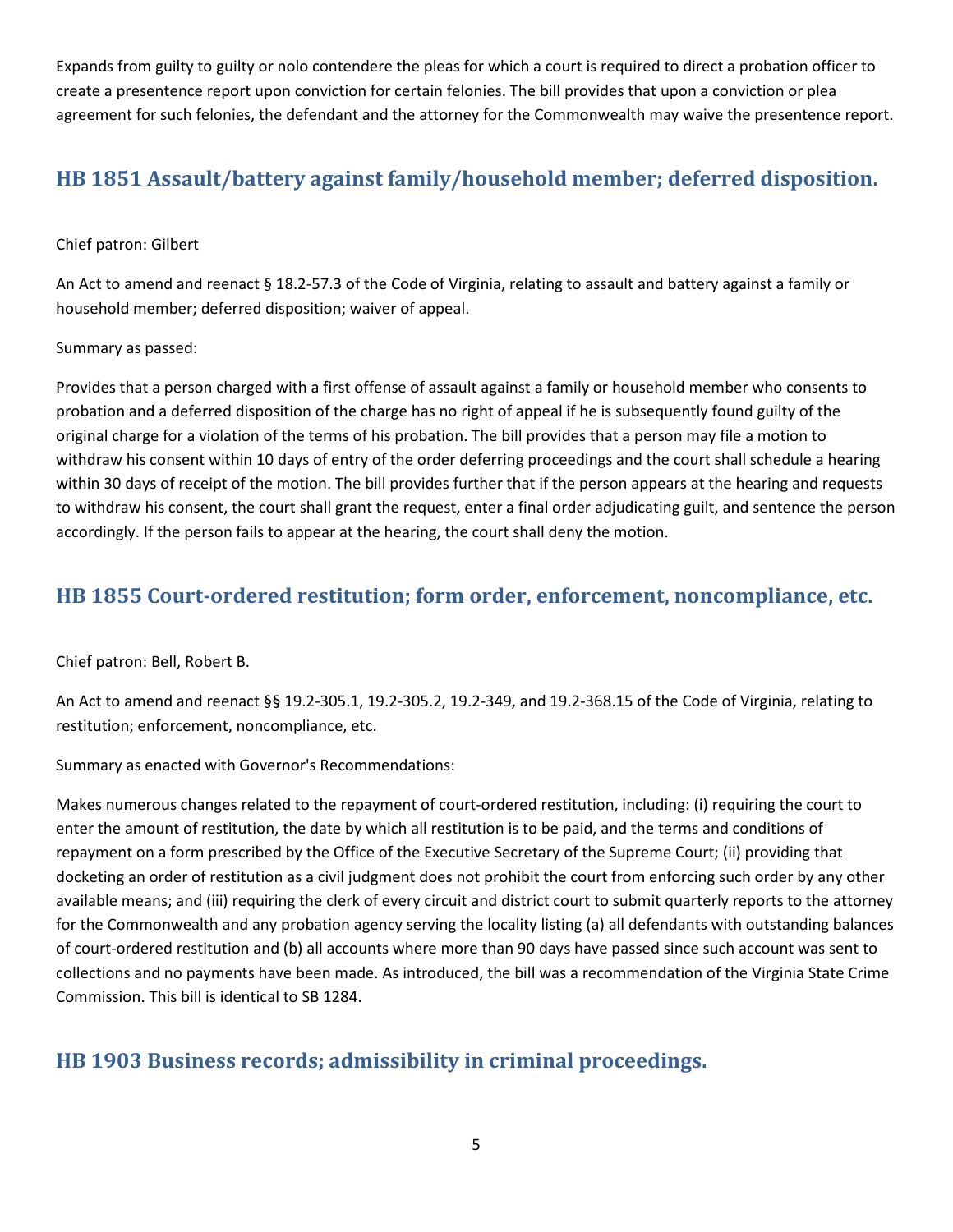Chief patron: Heretick

An Act to amend and reenact § 8.01-390.3 of the Code of Virginia, relating to admissibility of business records; criminal proceedings.

Summary as introduced:

Extends to criminal proceedings the existing procedures in civil proceedings for the authentication and foundation necessary for the admission of a business record under the business records exception to the rule against hearsay.

### <span id="page-5-0"></span>**HB 1910 Definition of mental health service provider.**

Chief patron: Yost

An Act to amend and reenact § 54.1-2400.1 of the Code of Virginia, relating to definition of mental health service provider.

Summary as introduced:

Adds physician assistant to the list of mental health service providers who have a duty to take precautions to protect third parties from violent behavior or other serious harm. This bill is identical to SB 1062.

### <span id="page-5-1"></span>**HB 1912 Absentee voting; eligibility of persons granted protective order.**

Chief patron: Yost

An Act to amend and reenact §§ 24.2-700 and 24.2-701 of the Code of Virginia, relating to absentee voting; eligibility of persons granted a protective order.

Summary as introduced:

Entitles a person to vote absentee if the person has been granted a protective order issued by or under the authority of any court of competent jurisdiction.

## <span id="page-5-2"></span>**HB 1945 Adult exploitation; broadens definition for purposes of social services laws.**

Chief patron: Peace

An Act to amend and reenact §§ 63.2-100 and 63.2-1606 of the Code of Virginia, relating to adult exploitation.

Summary as passed House: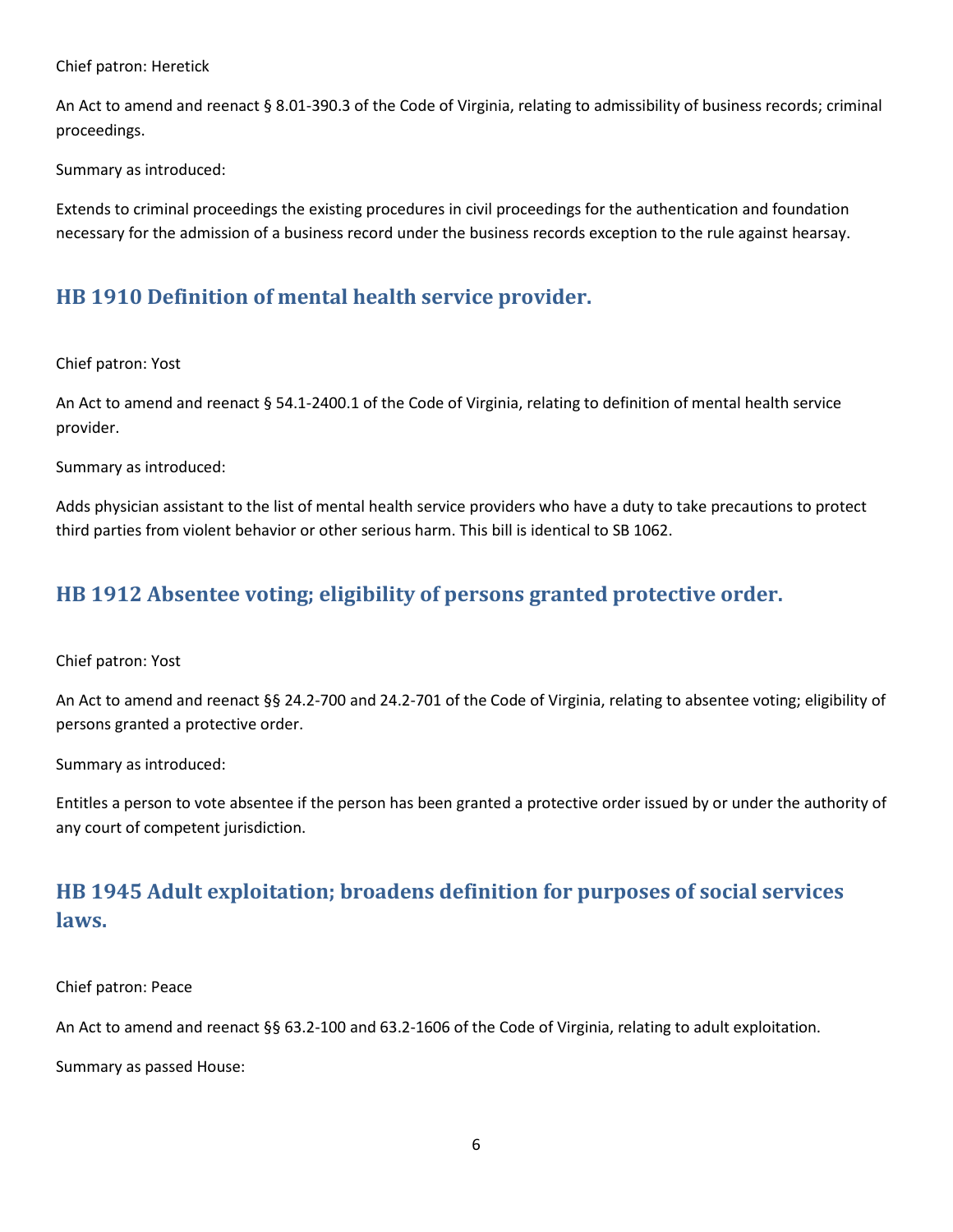Broadens the definition of "adult exploitation" for the purposes of social services laws to include the unauthorized, improper, or fraudulent use of an adult 60 years of age or older, or 18 years of age or older who is incapacitated, or his funds, property, benefits, or other assets for the benefit of another, including a caregiver or person serving in a fiduciary capacity, or that deprives the adult of his rightful use of or access to such funds, property, benefits, or other assets. The bill provides that "adult exploitation" includes (i) an intentional breach of a fiduciary obligation to an adult to his detriment or an intentional failure to use the financial resources of an adult in a manner that results in neglect of such adult; (ii) the acquisition, possession, or control of an adult's financial resources or property through the use of undue influence, coercion, or duress; and (iii) forcing or coercing an adult to pay for goods or services or perform services against his will for another's profit, benefit, or advantage if the adult did not agree, or was tricked, misled, or defrauded into agreeing, to pay for such goods or services or to perform such services. In addition, the requirement that such adult 60 years of age or older be incapacitated is removed from the definition, and the bill amends the definitions of "adult abuse," "adult neglect," and "adult protective services" to apply to adults 60 years of age or older, or 18 years of age or older who are incapacitated. The bill also broadens the definition of "financial institution staff" for the purposes of protecting aged or incapacitated adults to include any employee, agent, qualified individual, or representative of a bank, trust company, savings institution, loan association, consumer finance company, credit union, investment company, investment advisor, securities firm, accounting firm, or insurance company.

## <span id="page-6-0"></span>**HB 1971 FOIA; record and meeting exclusions for multidisciplinary child abuse teams.**

### Chief patron: Massie

An Act to amend and reenact §§ 2.2-3705.7 and 2.2-3711 of the Code of Virginia, relating to the Virginia Freedom of Information Act; record and meeting exclusions for multidisciplinary child sexual abuse response teams; meeting exclusion for criminal sexual assault response teams.

#### Summary as introduced:

Excludes the records of a multidisciplinary team as they relate to individual child abuse or neglect cases or sex offenses involving a child from mandatory disclosure under the Virginia Freedom of Information Act. The bill also provides an exemption from open meeting requirements to such teams and sexual assault response teams.

## <span id="page-6-1"></span>**HB 2064 Assault and battery against a family or household member; eligibility for first offender status.**

#### Chief patron: Mullin

An Act to amend and reenact § 18.2-57.3 of the Code of Virginia, relating to assault and battery against a family or household member; eligibility for first offender status.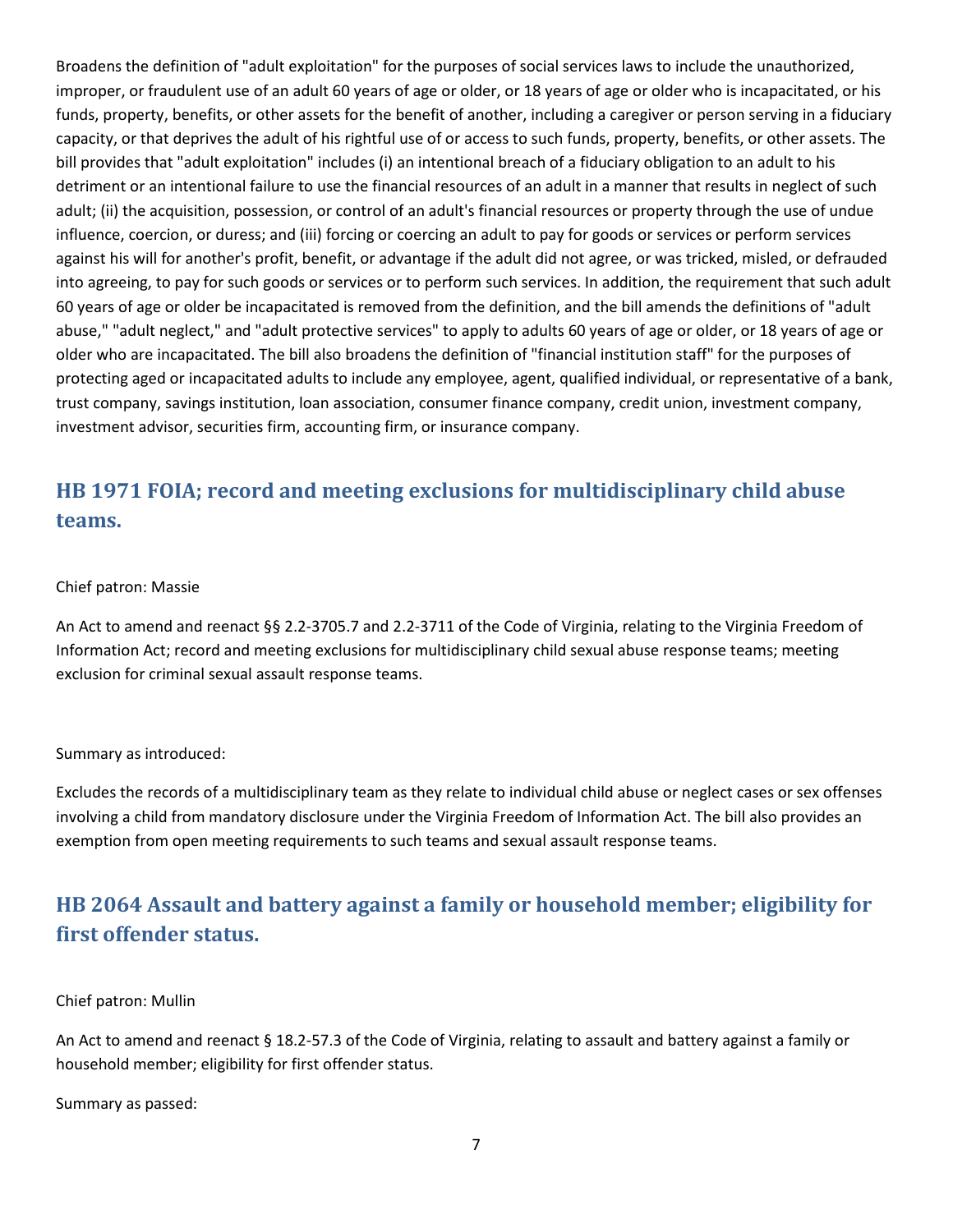Precludes a person who has been convicted of any felony defined as an act of violence from being eligible for first offender status for assault and battery against a family or household member unless the attorney for the Commonwealth does not object to the person being placed on first offender status. Under current law, only prior convictions for assault or assault and battery against a family or household member serve as disqualifiers.

### <span id="page-7-0"></span>**HB 2084 Search warrants; person subject to arrest.**

### Chief patron: Herring

An Act to amend and reenact §§ 19.2-53, 19.2-54, and 19.2-56 of the Code of Virginia, relating to search warrants; persons subject to warrant or capias for arrest.

Summary as introduced:

Authorizes the issuance of a search warrant to search for and seize any person for whom a warrant or process for arrest has been issued. This bill is a recommendation of the Virginia State Crime Commission. This bill is identical to SB 1260.

### <span id="page-7-1"></span>**HB 2127 Victims of sexual assault; rights of victims, physical evidence recovery kits.**

### Chief patron: Levine

An Act to amend and reenact §§ 19.2-11.01, 19.2-11.6, 19.2-11.8, and 19.2-11.11 of the Code of Virginia and to amend the Code of Virginia by adding in Chapter 1.2 of Title 19.2 a section numbered 19.2-11.12, relating to rights of victims of sexual assault; physical evidence recovery kits.

Summary as passed House:

Requires that victims of sexual assault be advised by the investigating law-enforcement agency of their rights regarding physical evidence recovery kits. The bill requires the Division of Consolidated Laboratory Services of the Virginia Department of General Services and law-enforcement agencies to store a physical evidence recovery kit for an additional 10 years following a written objection to its destruction from the victim. The bill requires the lawenforcement agency to notify the victim at least 60 days prior to the intended date of destruction of the kit and provides that no victim of sexual assault shall be charged for the cost of collecting or storing a kit.

## <span id="page-7-2"></span>**HB 2217 Address confidentiality program; victims of sexual violence and human trafficking.**

### Chief patron: Toscano

An Act to amend and reenact § 2.2-515.2 of the Code of Virginia, relating to address confidentiality program; victims of sexual violence and human trafficking.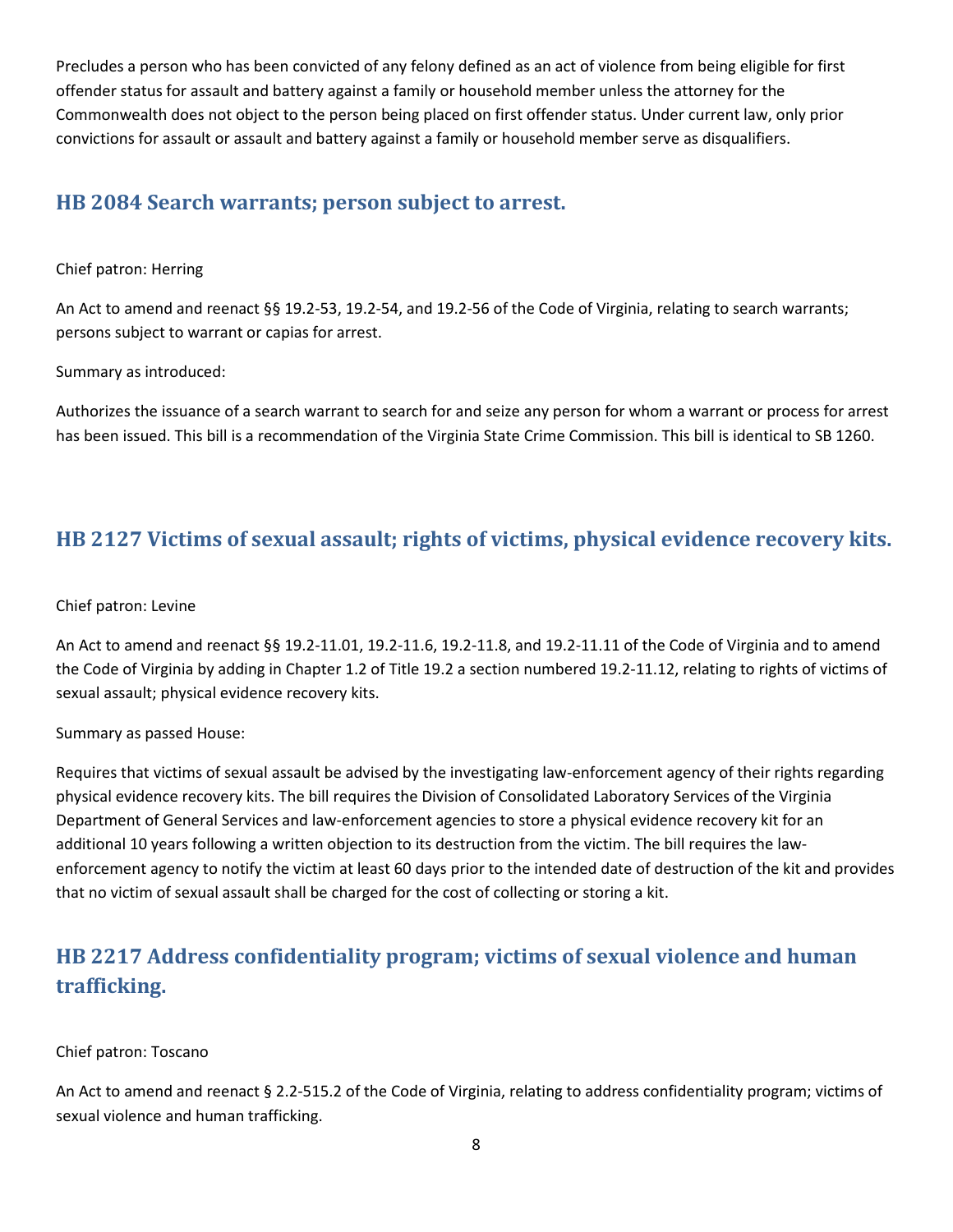Summary as passed:

Expands the types of crimes victims of which are eligible to apply for the address confidentiality program to include sexual violence. The bill provides that such programs may also include specialized services for victims of human trafficking. Current law permits victims of domestic violence and stalking to apply to this program. The bill requires that sexual or domestic violence programs be accredited by the Virginia Sexual and Domestic Violence Program Professional Standards Committee to accept applications and authorizes crime victim and witness assistance programs to accept applications. The bill increases program participants' certification period from one to three years. The bill contains technical amendments.

## <span id="page-8-0"></span>**HB 2231 Ignition interlock system; period of time which person is prohibited to drive, etc.**

### Chief patron: Miller

An Act to amend and reenact §§ 18.2-270.1 and 18.2-271.1 of the Code of Virginia, relating to ignition interlock; duration; installation.

Summary as passed House:

Provides that the period of time during which a person is (i) prohibited from operating a motor vehicle that is not equipped with an ignition interlock system or (ii) required to have an ignition interlock system installed on each motor vehicle owned by or registered to him is calculated from the date the court issues him a restricted license. The bill further provides that this period of time is tolled upon the expiration of the restricted license issued by the court until such time as the person is issued a restricted license by the Department of Motor Vehicles.

### <span id="page-8-1"></span>**HB 2240 Victims of crime; right to nondisclosure of certain information.**

Chief patron: Miller

An Act to amend and reenact § 19.2-11.2 of the Code of Virginia, relating to crime victim's right to nondisclosure of certain information; murder.

Summary as passed:

Requires that written consent provided by the victim's next of kin to law enforcement is necessary, if the victim is a minor, before a law-enforcement agency may disclose any information that identifies the victim of a crime that resulted in the victim's death.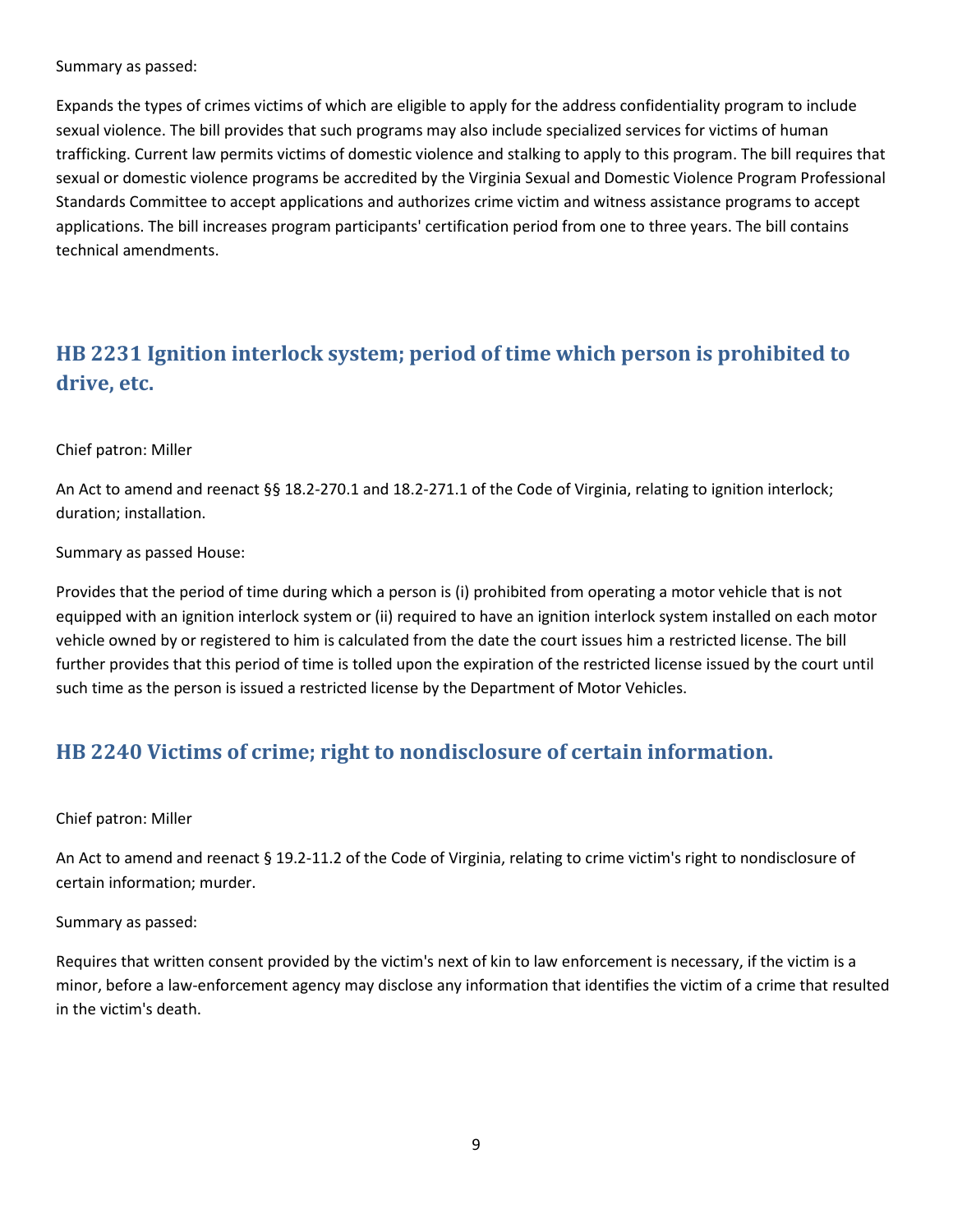## <span id="page-9-0"></span>**HB 2257 High school family life education curricula; effective and evidence-based programs on consent.**

Chief patron: Filler-Corn

An Act to amend and reenact § 22.1-207.1:1 of the Code of Virginia, relating to high school family life education curricula; elements of effective and evidence-based programs on consent.

Summary as passed:

Provides that any high school family life education curriculum offered by a local school division may incorporate ageappropriate elements of effective and evidence-based programs on the law and meaning of consent.

## <span id="page-9-1"></span>**HB 2279 Child-protective services; complaints involving members of the United States Armed Forces.**

Chief patron: Hester

An Act to amend and reenact § 63.2-1503 of the Code of Virginia, relating to child-protective services; complaints involving members of the United States Armed Forces.

Summary as introduced:

Requires local departments of social services to transmit information regarding reports, complaints, family assessments, and investigations involving children of active duty members of the United States Armed Forces or members of their household to family advocacy representatives of the United States Armed Forces. Under current law, local departments of social services may transmit such information but are only required to transmit information regarding founded complaints or family assessments. This bill is identical to SB 1164.

## <span id="page-9-2"></span>**HB 2282 Children, trafficking of; guidelines for training school counselors, etc.**

### Chief patron: Leftwich

An Act to direct the Board of Education to develop guidelines for training on the prevention of trafficking of children.

Summary as passed:

Requires the Board of Education to develop guidelines for training school counselors, school nurses, and other relevant school staff on the prevention of trafficking of children.

## <span id="page-9-3"></span>**HB 2327 Driving under influence of alcohol; implied consent, refusal of blood or breath tests.**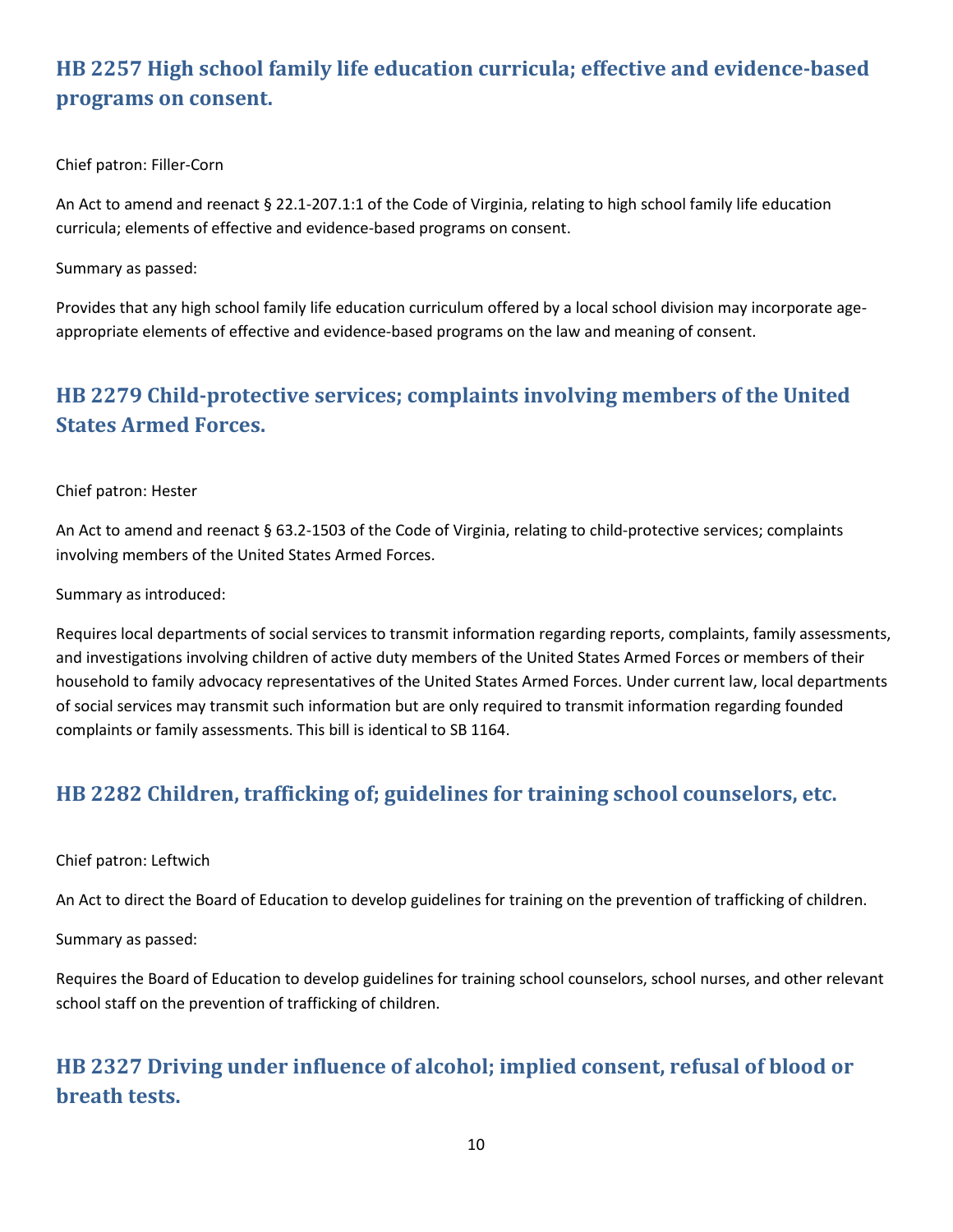#### Chief patron: Collins

An Act to amend and reenact §§ 8.01-44.5, 15.2-1627, 16.1-228, 16.1-241, 16.1-278.8, 16.1-278.9, 16.1-309, 18.2-268.3, 18.2-268.4, 18.2-268.7, 18.2-268.9, 18.2-269, 18.2-272, 19.2-52, 19.2-73, 29.1-738.3, 46.2-341.26:2, 46.2-341.26:3, 46.2- 341.26:4, 46.2-341.26:7, 46.2-341.26:9, 46.2-341.27, 46.2-391.2, 46.2-391.4, and 46.2-2099.49 of the Code of Virginia, relating to DUI; implied consent; refusal of blood or breath tests.

#### Summary as passed:

Eliminates the criminal penalties for refusing to submit to a blood test to determine the alcohol or drug content of a defendant's blood upon arrest for a DUI-related offense under the law on implied consent. The bill also increases to a Class 1 misdemeanor the criminal penalty for refusing to submit to a breath test under the law on implied consent for an offense committed within 10 years of a prior offense of refusal or of another DUI-related offense. The bill also extends to blood tests performed by the Department of Forensic Science pursuant to a search warrant the rebuttable presumption that a person is intoxicated based on the person's blood alcohol level demonstrated by such tests. The bill also provides that an application for a search warrant to perform a blood test on a person suspected of committing a DUI-related offense shall be given priority over other matters pending before the judge or magistrate. Finally, the bill establishes a rebuttable presumption applicable in a civil case for punitive damages for injuries caused by an intoxicated driver that a person who has consumed alcohol knew or should have known that his ability to drive was or would be impaired by such consumption. This bill is in response to the U.S. Supreme Court decision in Birchfield v. North Dakota, 136 S. Ct. 2160 (2016). The bill contains an emergency clause.

### <span id="page-10-0"></span>**HB 2338 Restitution; priority of payments.**

Chief patron: Bell, Robert B.

An Act to amend and reenact §§ 19.2-305.1 and 19.2-354 of the Code of Virginia, relating to restitution; priority of payments.

Summary as passed:

Provides that whenever a defendant owes court-ordered restitution payments, any money collected shall be used first to satisfy such restitution order and any collection costs associated with restitution prior to being used to satisfy any other fines or costs owed by the defendant.

### <span id="page-10-1"></span>**HB 2386 Unpaid court fines, etc.; increases grace period for collection.**

#### Chief patron: Loupassi

An Act to amend and reenact §§ 19.2-349 and 19.2-354 of the Code of Virginia and to amend the Code of Virginia by adding a section numbered 19.2-354.1, relating to collection of unpaid court fines, etc.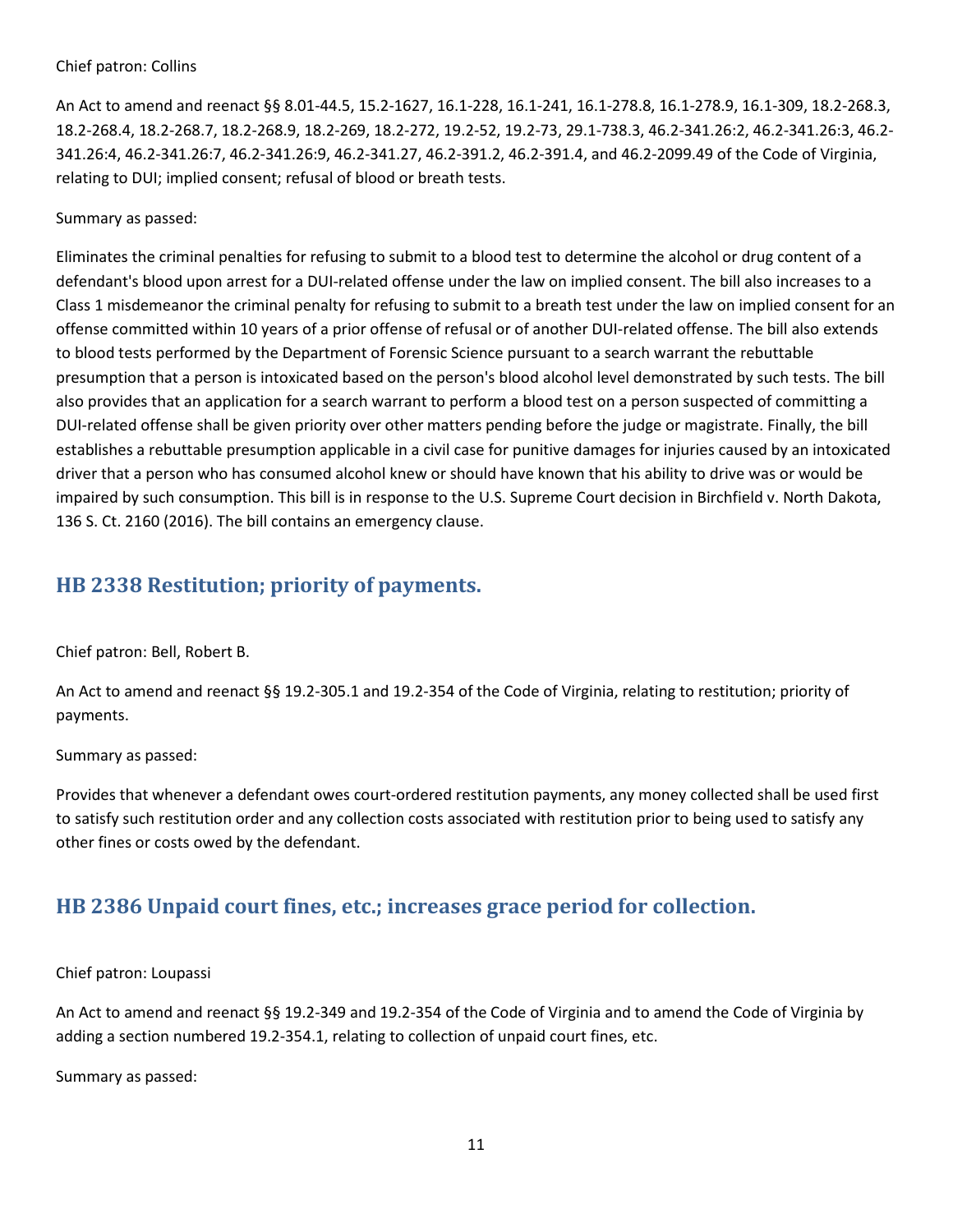Increases the grace period after which collection activity for unpaid court fines, costs, forfeitures, penalties, and restitution may be commenced from 30 days to 90 days after sentencing or judgment. The bill also establishes the requirements for deferred or installment payment agreements that a court must offer a defendant who is unable to pay court-ordered fines, costs, forfeitures, and penalties. The bill requires that a court take into account a defendant's financial circumstances, including whether the defendant owes fines and costs to other courts, in setting the terms of a payment agreement. The bill fixes the maximum down payments that a court may require as a condition of entering a payment plan and provides that payments made within 10 days of their due date are timely made. The bill precludes a court from denying a defendant the opportunity to enter into a payment agreement solely because of the crime committed, the total amount owed or that such amount has been referred to collections, any previous default by the defendant or failure to establish a payment history, or the defendant's eligibility for a restricted driver's license. The bill allows all costs and fines owed by a defendant to any one court to be incorporated into one payment agreement and allows a defendant to request a modification of the terms of the agreement, which shall be granted upon a good faith showing of need. The bill requires a court to consider a request by a defendant who has defaulted on a payment agreement to enter into a subsequent agreement and requires the court to fix a down payment for subsequent payment agreements. Finally, the bill provides that the payment agreement includes restitution unless the court has entered a separate order regarding the payment of restitution. This bill is identical to SB 854.

### <span id="page-11-0"></span>**HB 2429 Firearms; purchase, possession, or transportation.**

### Chief patron: O'Quinn

An Act to amend and reenact §§ 18.2-308.1:1, 18.2-308.1:2, and 18.2-308.1:3 of the Code of Virginia, relating to purchase, possession, or transportation of firearms; petition to restore right.

### Summary as passed House:

Provides that any person who is not a resident of the Commonwealth and who is prohibited from purchasing, possessing, or transporting any firearm in the Commonwealth due to an acquittal by reason of insanity, being adjudicated mentally incompetent or incapacitated, or being involuntarily admitted or ordered to outpatient treatment may petition for the restoration of such rights in the general district court of the city or county in which the most recent of such proceedings occurred. Current law provides that a person so prohibited may petition for the restoration of such rights in the general district court of the city or county in which he resides.

## <span id="page-11-1"></span>**HB 2457 Health and Human Resources Secretariat; agencies of Secretariat shall share data, records, etc.**

#### Chief patron: Garrett

An Act to amend and reenact § 2.2-212 of the Code of Virginia, relating to Health and Human Resources Secretariat; data sharing.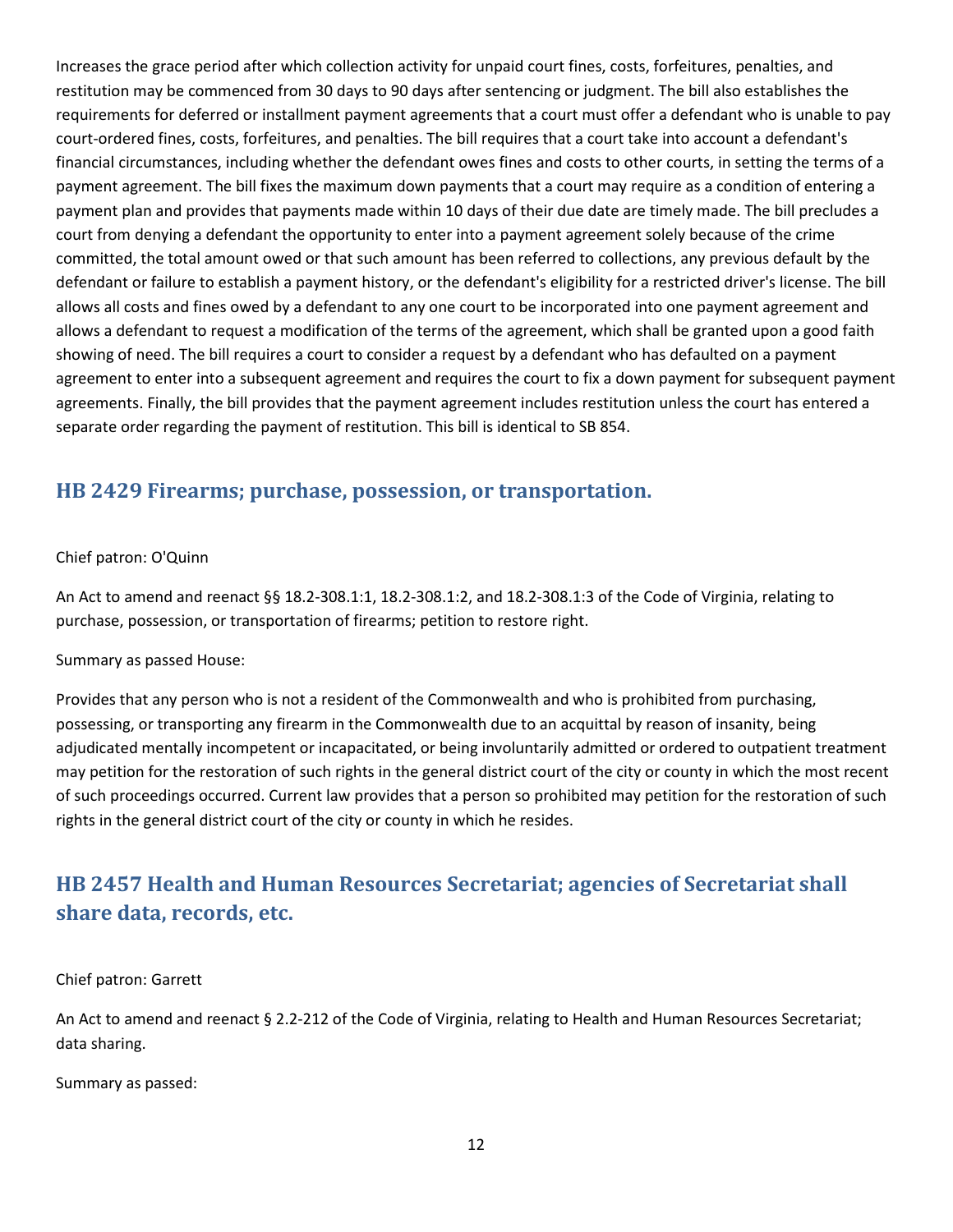Requires that, as requested by the Secretary of Health and Human Resources and to the extent authorized by federal law, the agencies of the Secretariat of Health and Human Resources shall share data, records, and information about applicants for and recipients of services from the agencies of the Secretariat, including individually identifiable health information for the purposes of (i) streamlining administrative processes and reducing administrative burdens on the agencies, (ii) reducing paperwork and administrative burdens on the applicants and recipients, and (iii) improving access to and quality of services provided by the agencies. The bill requires the Secretary of Health and Human Resources to report on the implementation of the provisions of the bill by October 1, 2017.

## <span id="page-12-0"></span>**HB 2467 Driving on a suspended or revoked license; period of suspension.**

Chief patron: Bell, Robert B.

An Act to amend and reenact §§ 46.2-301 and 46.2-395 of the Code of Virginia, relating to driving on a suspended or revoked license; period of suspension.

Summary as passed:

Provides that any driver's license suspension imposed upon a person for the failure to pay court-ordered fines and costs shall run concurrently with any other period of license suspension, revocation, or forfeiture imposed upon such person. The bill also provides that in the event that a person whose license has been suspended for the failure to pay courtordered fines and costs is convicted of driving on a suspended or revoked license, the additional period of license suspension imposed as a result of that conviction runs concurrently with the underlying suspension for the failure to pay court-ordered fines and costs. Under current law, such additional suspension period does not commence until the expiration of the previous suspension or revocation.

### <span id="page-12-1"></span>**SB 817 Restricted driver's license; purposes.**

### Chief patron: Surovell

An Act to amend and reenact § 18.2-271.1 of the Code of Virginia, relating to the issuance of a restricted driver's license for traveling to a job interview.

Summary as passed:

Adds travel to and from a job interview to the list of purposes for the issuance of a restricted driver's license. The bill provides that a person issued a restricted driver's license for this purpose is required to maintain on his person written proof from the prospective employer of the date, time, and location of the job interview.

## <span id="page-12-2"></span>**SB 868 Child protective services; investigation of complaints of child abuse or neglect.**

Chief patron: Favola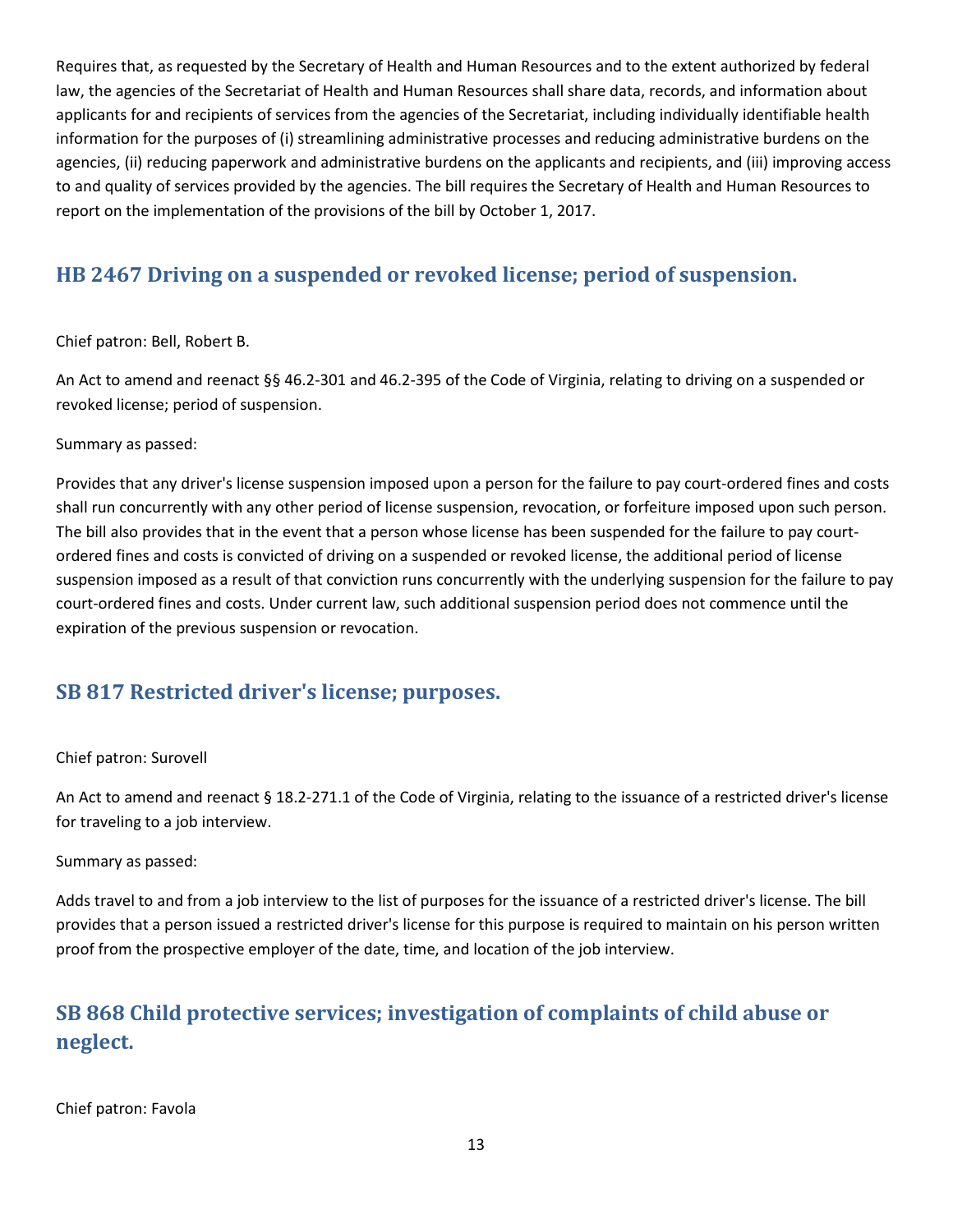An Act to require local departments of social services to timely respond to complaints alleging abuse or neglect of a child one year of age or younger.

Summary as passed Senate:

Requires the State Board of Social Services to promulgate regulations that require local departments of social services to respond to valid reports and complaints alleging suspected abuse or neglect of a child under the age of two within 24 hours of receiving such reports or complaints.

## <span id="page-13-0"></span>**SB 1060 Female genital mutilation; criminal penalty and civil action.**

#### Chief patron: Black

An Act to amend and reenact § 19.2-8 of the Code of Virginia and to amend the Code of Virginia by adding sections numbered 8.01-42.5 and 18.2-51.7, relating to female genital mutilation; criminal penalty and civil action.

#### Summary as passed:

Makes it a Class 1 misdemeanor for any person to knowingly circumcise, excise, or infibulate the labia major, labia minora, or clitoris of a minor. The bill makes it a Class 1 misdemeanor for any parent, guardian, or other person responsible for the care of a minor to consent to such circumcision, excision, or infibulation. The bill also makes it a Class 1 misdemeanor for any parent, guardian, or other person responsible for the care of a minor to knowingly remove or cause or permit the removal of such minor from the Commonwealth for the purposes of performing such circumcision, excision, or infibulation. The bill also provides a civil cause of action for any person injured by such circumcision, excision, or infibulation. The bill provides that any of these offenses shall be a separate and distinct offense and shall not preclude prosecution under any other statute.

### <span id="page-13-1"></span>**SB 1150 Alcoholic beverage control; ABC Board to require bar bystander training.**

#### Chief patron: Favola

An Act to amend and reenact § 4.1-111 of the Code of Virginia, relating to alcoholic beverage control; bar bystander training.

### Summary as passed:

Directs the Alcoholic Beverage Control Board to promulgate regulations that establish and make available to all retail onpremises licensees and permittees for which on-premises consumption of alcoholic beverages is allowed and employees of such licensees and permittees who serve as a bartender or otherwise sell, serve, or dispense alcoholic beverages for on-premises consumption a bar bystander training module, which shall include (i) information that enables licensees, permittees, and their employees to recognize situations that may lead to sexual assault and (ii) intervention strategies to prevent such situations from culminating in sexual assault.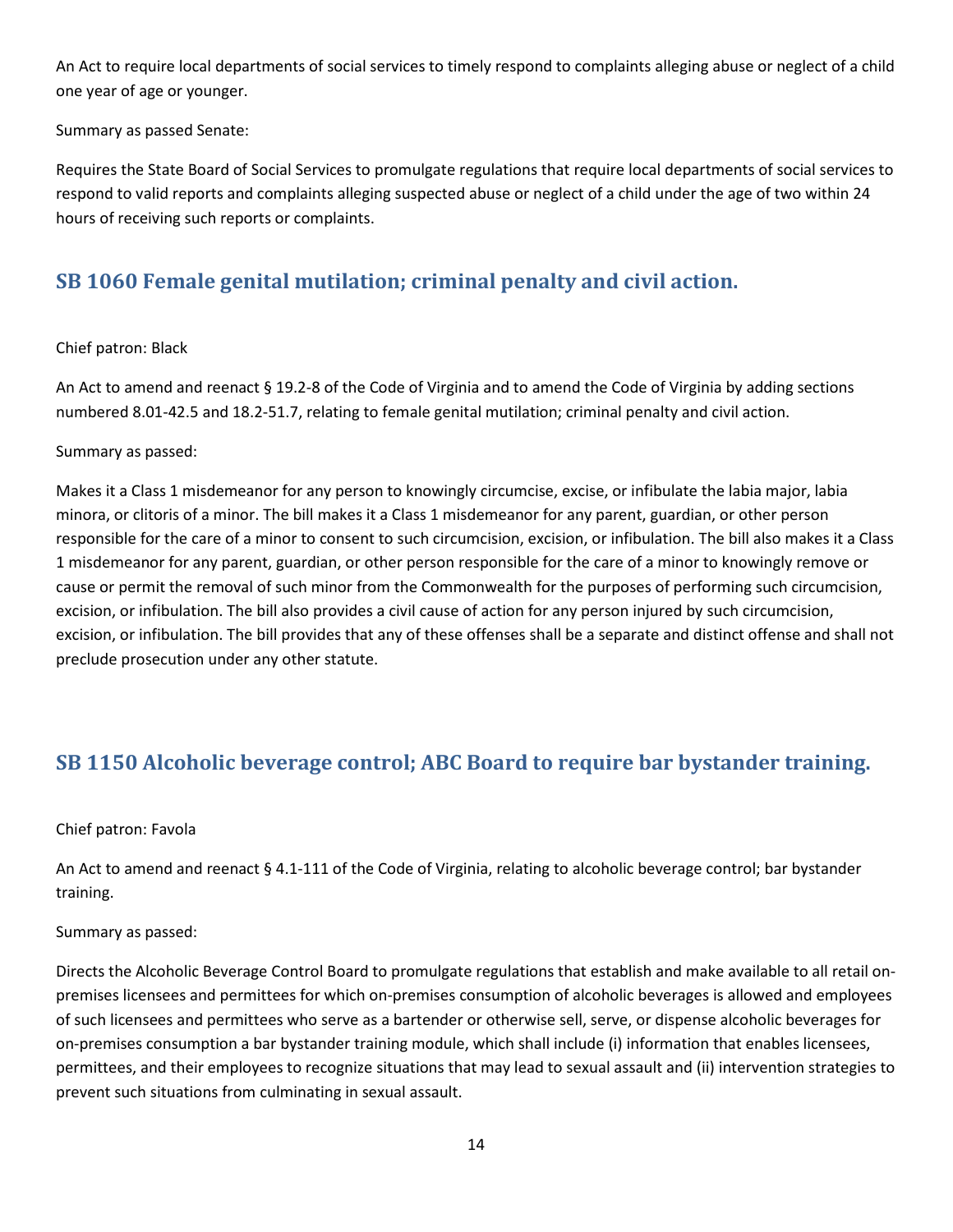### <span id="page-14-0"></span>**SB 1257 Two-way video testimony; forensic analysis and examination.**

### Chief patron: Chafin

An Act to amend and reenact §§ 19.2-3.1, 19.2-187, and 19.2-187.1 of the Code of Virginia, relating to two-way video testimony; forensic analysis and examination.

Summary as introduced:

Provides that any testimony offered by either party in a preliminary hearing or sentencing hearing, or offered by the accused in any hearing other than a trial, from a person who performed an analysis or examination that resulted in a certificate of analysis may be presented by two-way video conferencing. The bill provides that any decision to purchase a two-way electronic video and audio communication system is at the discretion of the locality.

## <span id="page-14-1"></span>**SB 1330 Critical incident stress management team; peer support team privileged communications.**

### Chief patron: Carrico

An Act to amend and reenact §§ 19.2-271.4 and 32.1-111.3 of the Code of Virginia, relating to critical incident stress management teams and privileged communications of critical stress management teams.

### Summary as passed:

Provides that certain communications regarding a critical incident to a peer support team member are included in the critical incident stress management team privilege. Under current law, the privilege applies only to members of a critical incident stress management team. The bill specifies that a peer support team shall be headed by a Virginia-licensed clinical psychologist, Virginia-licensed psychiatrist, Virginia-licensed clinical social worker, or Virginia-licensed professional counselor with at least five years of experience as a mental health consultant who works directly with emergency medical services personnel or public safety personnel to meet the accreditation standards. Finally, the bill defines a critical incident as an incident that induces an abnormally high level of negative emotions in response to a perceived loss of control and is often related to a threat to the well-being of emergency medical services personnel or public safety personnel or to the well-being of another individual for whom such personnel has some obligation of personal or professional concern.

### <span id="page-14-2"></span>**SB 1475 Family life education; changes to curriculum guidelines and curricula.**

### Chief patron: McClellan

An Act to amend and reenact §§ 22.1-207.1 and 22.1-207.1:1 of the Code of Virginia, relating to family life education; curriculum guidelines and curricula.